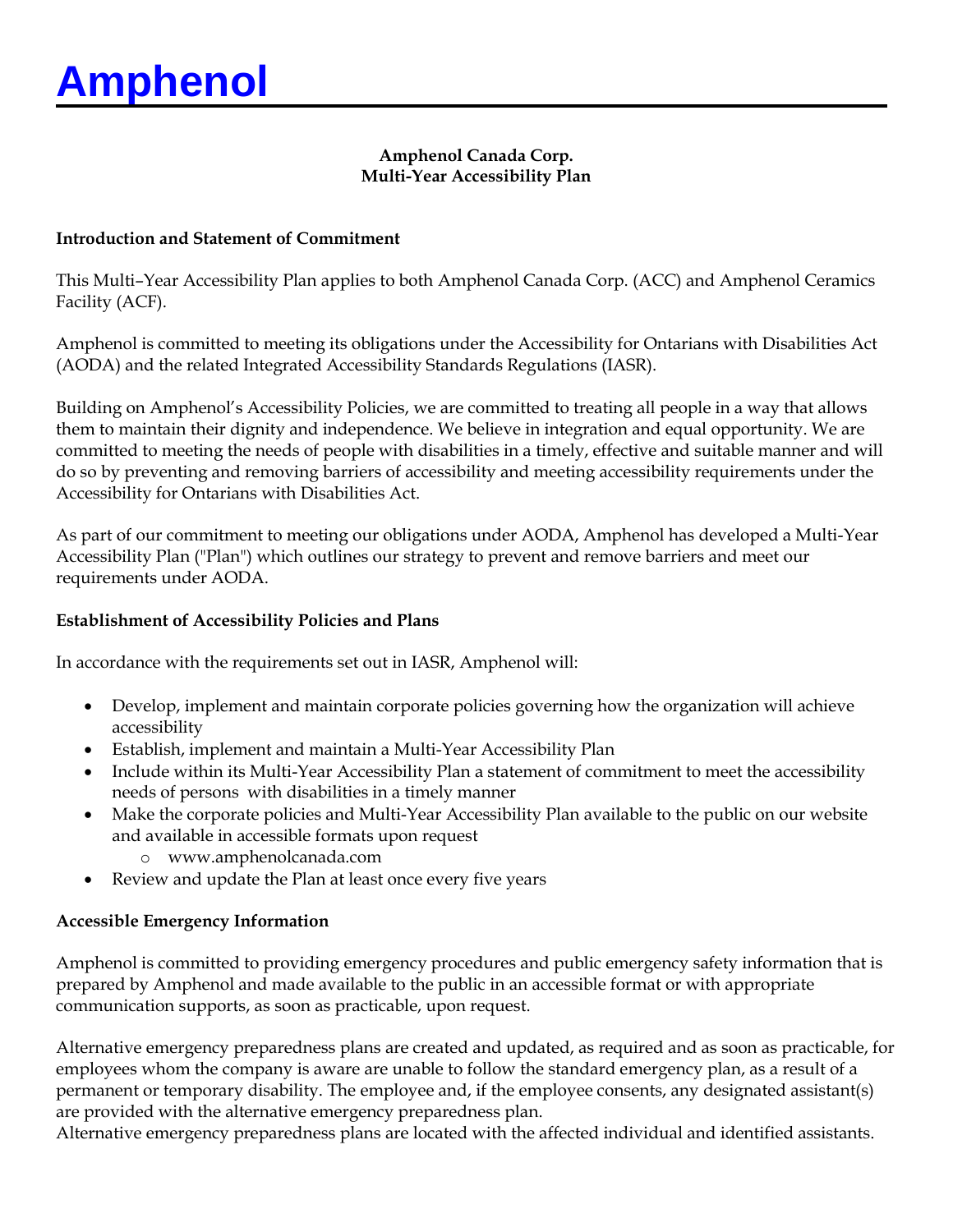# **Training**

The following training will be provided to all employees, people who participate in developing the organization's policies and anyone who provides goods or services on behalf of the organization, by January 1, 2015:

- The requirements of IASR
- Disability-related obligations under Ontario Human Rights legislation

Amphenol will also provide training on any changes to the prescribed policies on an ongoing basis. We will maintain records of the dates when training is completed and the individuals who completed the training.

# **Information and Communications Standard**

Amphenol is committed to making company information and communications accessible to persons with disabilities. Amphenol will incorporate accessibility requirements under the Information and Communications Standard to ensure that its information and communications systems and platforms are accessible and are provided in accessible formats that meet the needs of persons with disabilities.

#### **Accessible Websites and Web Content**

By January 1, 2014 Amphenol will make any new internet websites and new content on our website conform with World Wide Web Consortium Web Content Accessibility Guidelines (WCAG) 2.0 Level A.

By January 1, 2021 Amphenol will make our internet website and web content conform with WCAG 2.0 Level AA, with the exception of exclusions set out in the IASR.

# **Feedback, Accessible Formats and Communication Supports**

By January 1, 2015 Amphenol will ensure that existing and new processes for receiving and responding to feedback are accessible to persons with disabilities by providing or arranging for the provision of accessible formats and communication supports, upon request and in a timely manner.

As a general principle, where accessible formats and communication supports for persons with disabilities is requested, Amphenol will:

- Provide or arrange for the provision of such accessible formats and communication supports
- Consult with the person making the request to determine the suitability of the accessible format or communication support
- Provide or arrange for the provision of accessible formats and communication supports in a timely manner that takes into account the person's accessibility needs due to disability, and at a cost no more than the regular cost charged to other persons
- Notify the public about the accessible formats and communication supports

#### **Employment Standards**

Amphenol is committed to fair and accessible employment practices that attract and retain employees with disabilities. This includes providing accessibility across all stages of the employment cycle.

Amphenol commits to the following by January 1, 2016: